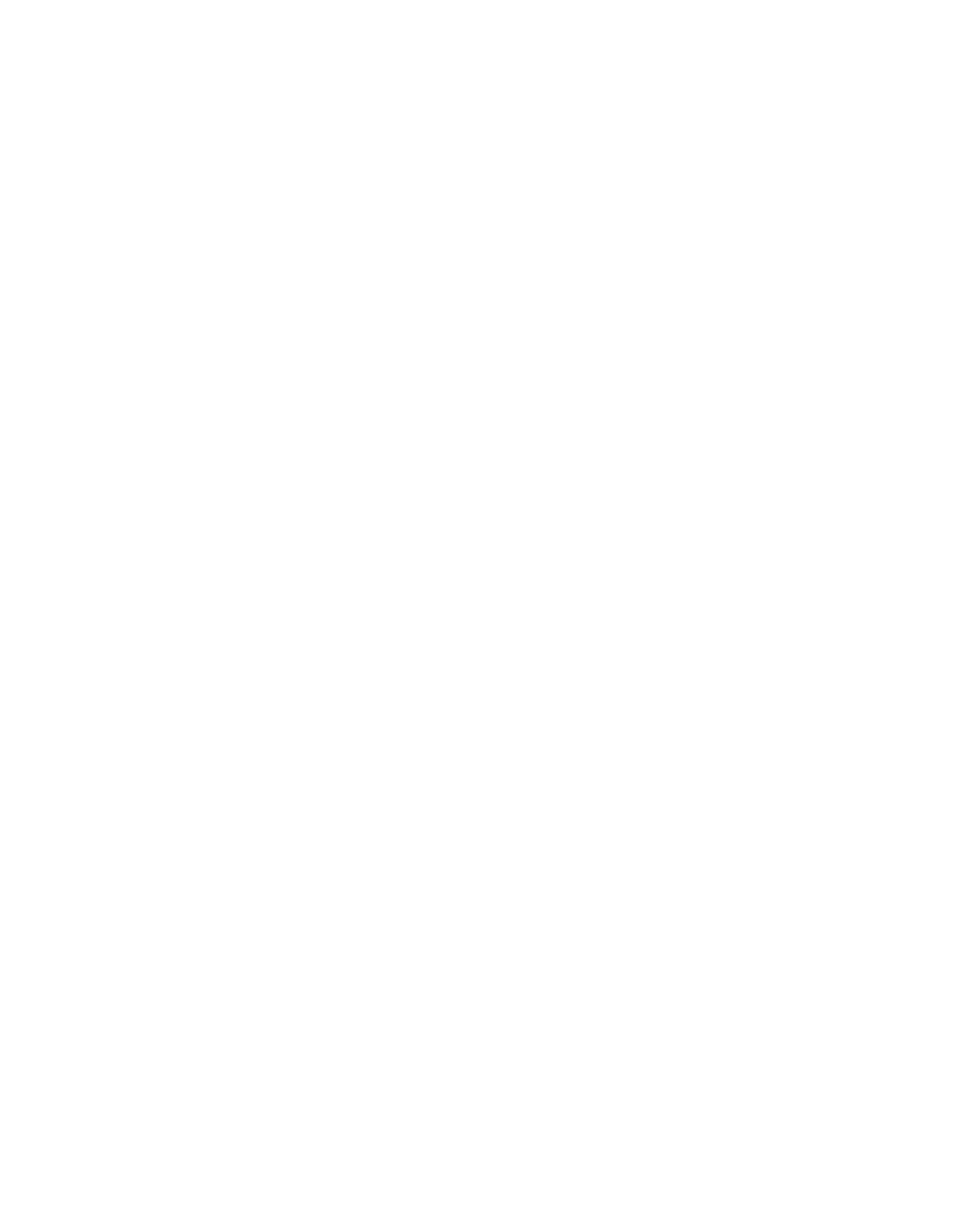

# MINUTES OF THE MEETING OF THE BOARD OF DIRECTORS HELD MARCH 14, 2022

At approximately 1:00 p.m. March 14, 2022, at the office of the Kaweah Delta Water Conservation District ("District"), Chairman Don Mills of the Greater Kaweah GSA called to order a meeting of the Board of Directors of the Greater Kaweah Groundwater Sustainability Agency Joint Powers Authority ("GKGSA"). Based on the declared State of Emergency and local health officials' social distancing recommendations due to COVID-19, the meeting was held in person and via remote meeting technology.

| <b>Directors</b><br>Present: | Eric Shannon<br>Joe Cardoza, III | Don Mills<br>Brian Watte      |
|------------------------------|----------------------------------|-------------------------------|
|                              | Paul Boyer                       | Chris Tantau                  |
|                              | Pete Vander Poel                 | <b>Alternate Dennis Mills</b> |
|                              |                                  |                               |
| Directors                    | Ernie Taylor                     | Stephen Johnson               |
| Absent:                      |                                  |                               |
|                              |                                  |                               |
| Also Present:                | Eric Osterling                   | Paul Grenseman                |
|                              | <b>Aubrey Mauritson</b>          | <b>Bryant Platt</b>           |
|                              | <b>Blake Mauritson</b>           | Maryse Suppiger               |
|                              | Matt Klinchuch                   | Jerrid Shannon                |
|                              | Mark Larsen                      | John Gailey                   |
|                              | Diane Zegarra                    | Lewis Griswold                |
|                              | Kris Tomlinson                   | <b>Andrew Hart</b>            |
|                              | <b>Shawn Corley</b>              | <b>Brandon Dykstra</b>        |
|                              | Jeff Ritchie                     | Steven Piggott                |
|                              | James Silva                      | Dave Van Groningen            |
|                              | Stacie Ann Silva                 | Chris Halloway                |
|                              | John Kirkpatrick                 | Janessa Iden                  |
|                              | Craig Hornung                    | Sonia Sanchez                 |
|                              | Don Wright                       | Joel Kimmelshue               |
|                              | <b>Trelawney Bullis</b>          | Geoff Vanden Hueval           |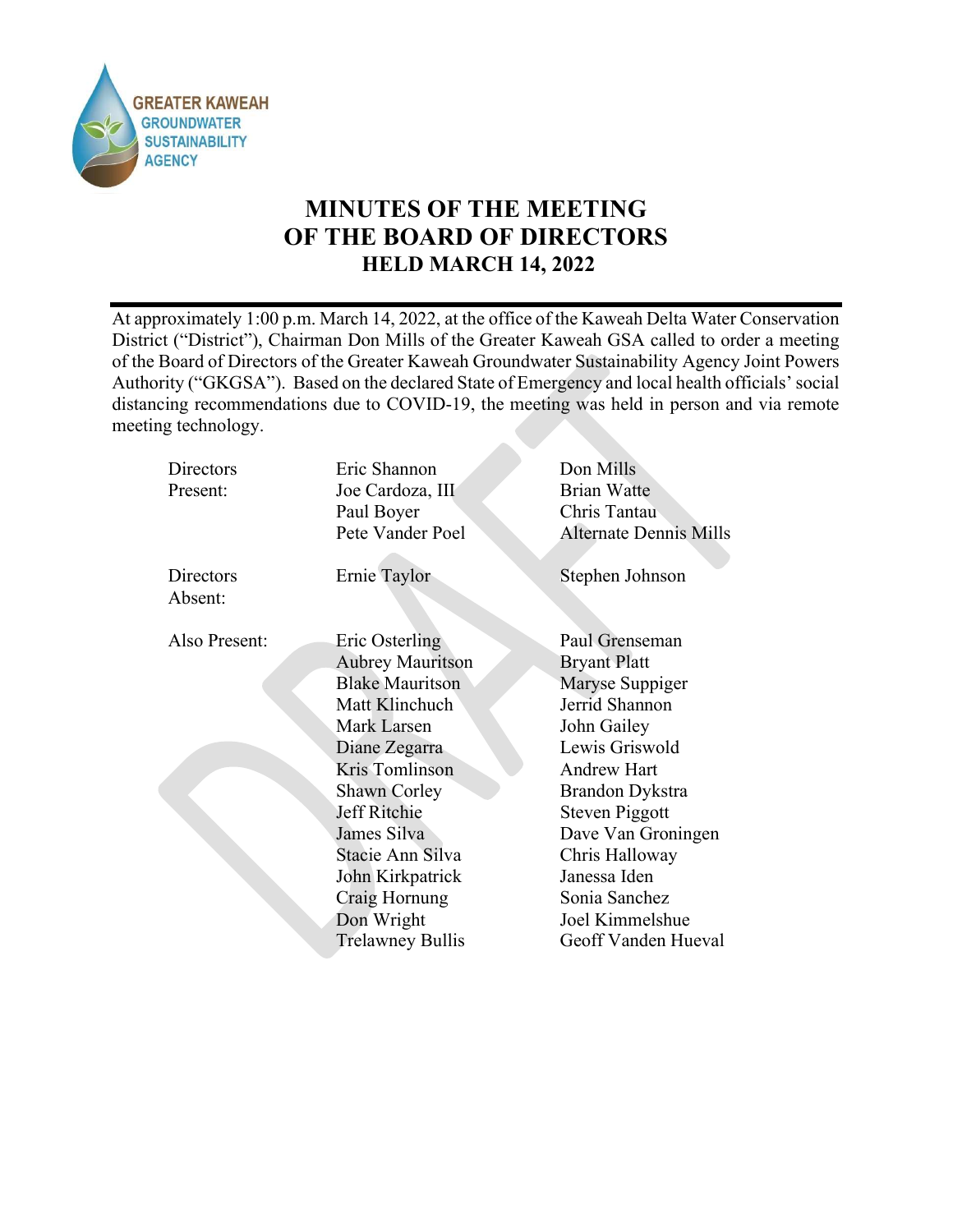# ROLL CALL:

Chairman Mills conducted roll call as follows:

Director Tantau Director Watte Director Shannon Alt. Dir. Mills Director Boyer Director Cardoza

### PUBLIC COMMENT

Chairman Mills opened the meeting for public comment. No public comment was presented.

### CORRESPONDENCE AND ANNOUNCEMENTS

### Recent Correspondence and General Announcements

General Manager Osterling announced that work continues to progress on the 2021 audit, which is expected to be on the agenda for next month or the following month. Mr. Osterling also noted that the final installment checks for member reimbursements have been sent out.

### MINUTES

Review and Approve

### Minutes for the February 14, 2022 Regular Meeting

A draft of the minutes of the Board's February 14, 2022 meeting was presented. A copy of which is attached hereto as Agenda Item #5 and incorporated by reference.

Director Cardoza moved to approve the regular minutes of February 14, 2022. Director Shannon seconded, and the Board unanimously approved the motion by way of the following roll call vote:

In Favor:

Chairman Mills Director Tantau Director Watte Alt. Dir. Mills Director Shannon Director Boyer Director Cardoza

Opposed: None.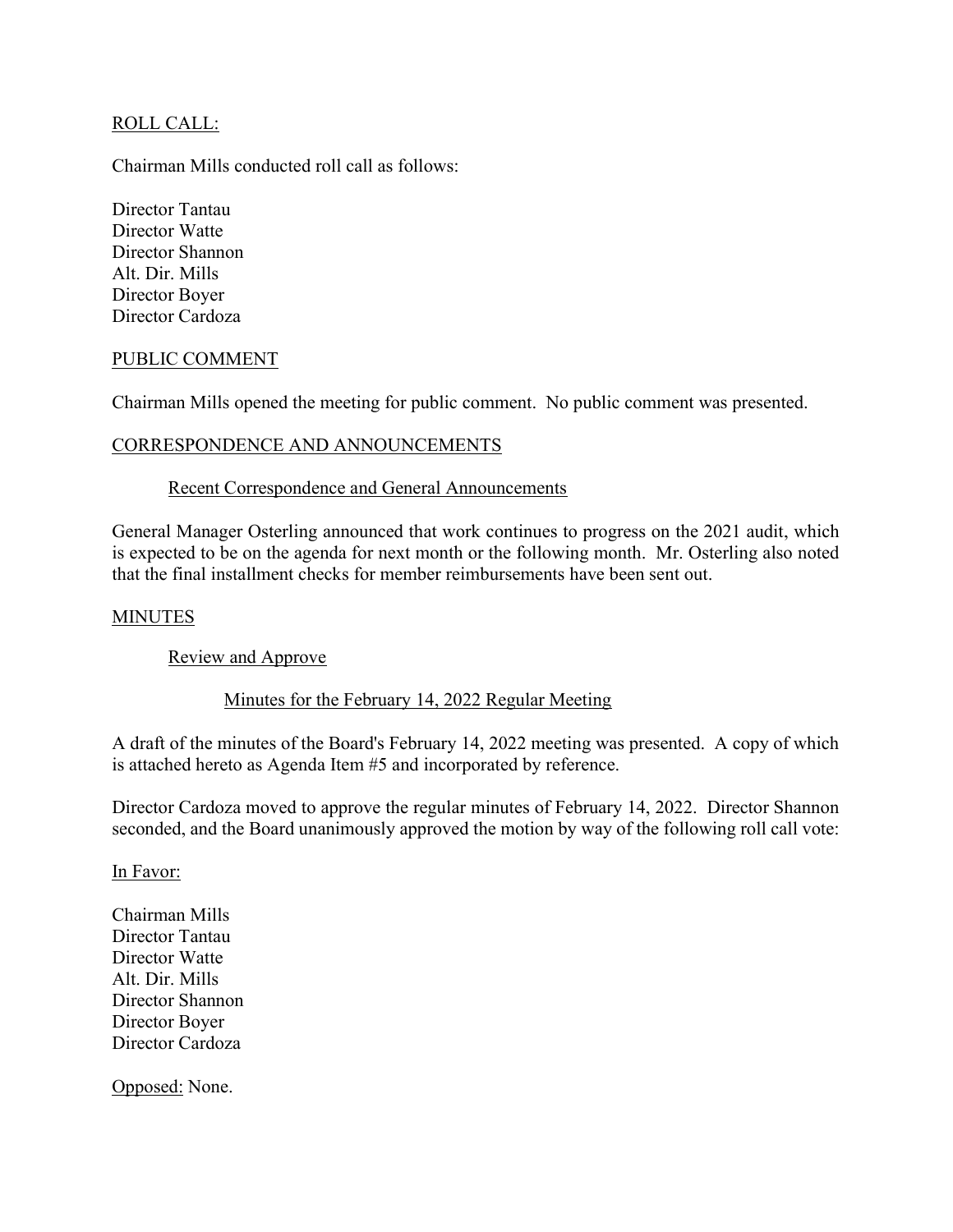# DRAFT RULES AND REGULATIONS WORK SESSION

# Water Year Conditions Update

General Manager Osterling provided an update on the water year conditions. Mr. Osterling referenced the materials in the agenda packet, including the California Snow Water Content survey, a copy of which is attached hereto as Agenda Item #6a and incorporated by reference.

Public comment was received from Geoff Vanden Hueval.

Discussion ensued.

\*Ernie Taylor and Pete Vander Poel arrived during this item.

Review Written Comments Received and Consider Providing Direction on the Further Development of the GKGSA Draft Rules and Regulations Under the Current 90-Day Public Comment Period

General Manager Osterling provided a report on the written comments received to date. Copies of the comments are attached hereto as Agenda Item #6b and incorporated by reference.

Discussion ensued regarding comments received to date.

Public comment was received from Geoff Vanden Hueval.

Discussion ensued regarding the GKGSA's Rules & Regulations – specifically, the "leave behind" requirements for carryover.

Public comment was received from John Gailey.

Discussion continued.

### AGREEMENTS AND TASK ORDERS

The Board Will Consider the Following:

### Approval of an Amendment to Task Order 2 with Provost & Pritchard for Support Services to Include Limited Outreach Services

General Manager Osterling provided a report on the Amendment to Task Order 2 with Provost & Pritchard for Support Services to Include Limited Outreach Services. A copy of the Amendment is attached hereto as Agenda Item #7 and incorporated by reference.

Discussion ensued.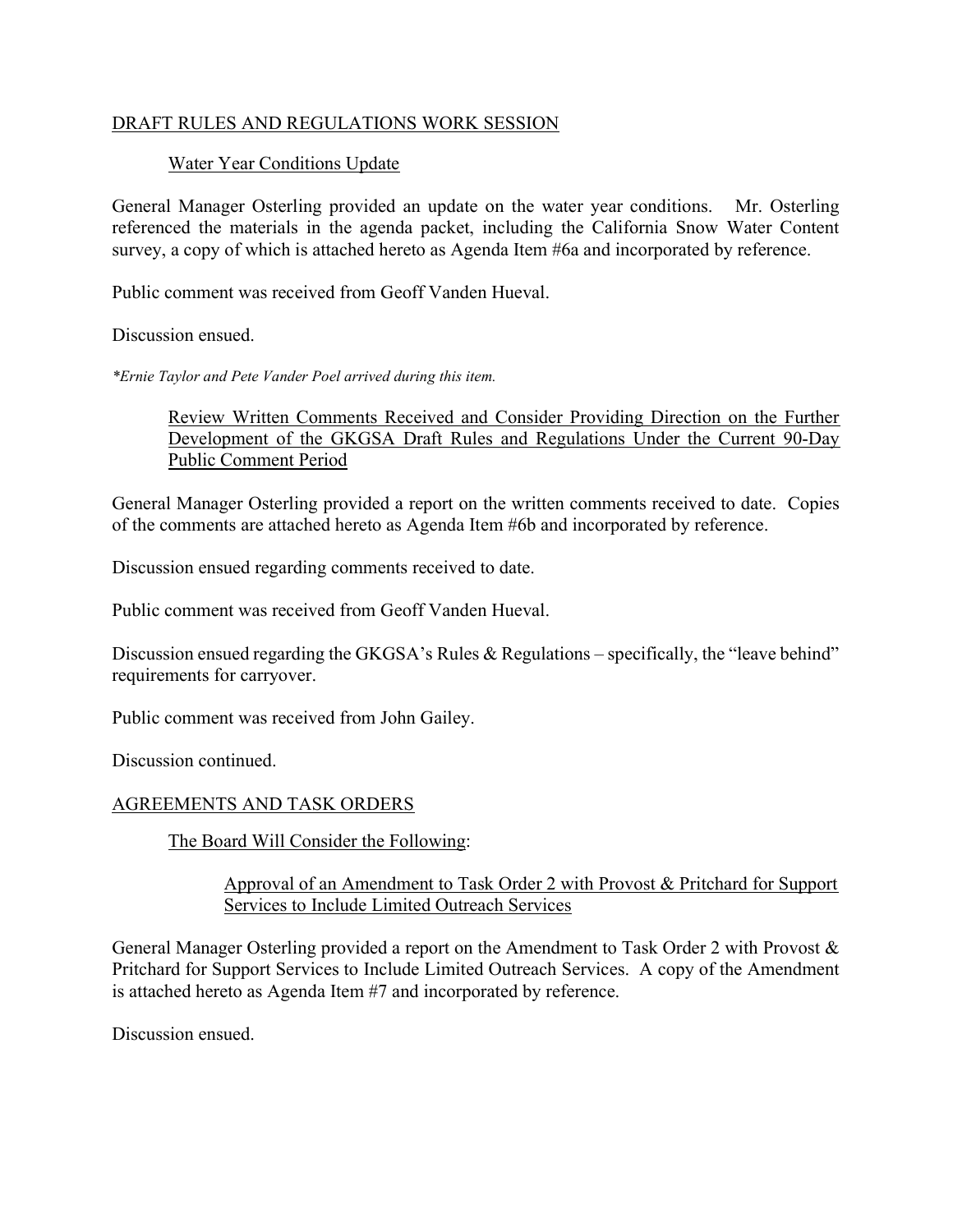Director Watte moved to approve the Amendment to Task Order 2 with Provost & Pritchard for Support Services to Include Limited Outreach Services. Director Vander Poel seconded, and the motion was unanimously carried by way of the following roll call vote:

# In Favor:

Chairman Mills Director Tantau Director Watte Director Vander Poel Director Taylor Director Shannon Director Boyer Director Cardoza

Opposed: None.

# SUBBASIN REPORTS

# The Board Will Receive a Brief Update and May Provide Direction on Kaweah Subbasin SGMA Activities

### Planning and Implementation Grants

General Manager Osterling provided a report on the planning and implementation grants. In addition, Consulting Engineer Matt Klinchuch provided an update regarding the timeline associated with spending grant funds. Mr. Osterling reported on two implementation grant applications, copies of which are attached hereto as Agenda Item #8a and incorporated by reference.

### Land IQ and Water Dashboard

General Manager Osterling provided a report on LandIQ and Water Dashboard.

Discussion ensued regarding the Water Dashboard.

**Other** 

General Manager Osterling advised that there were no other announcements.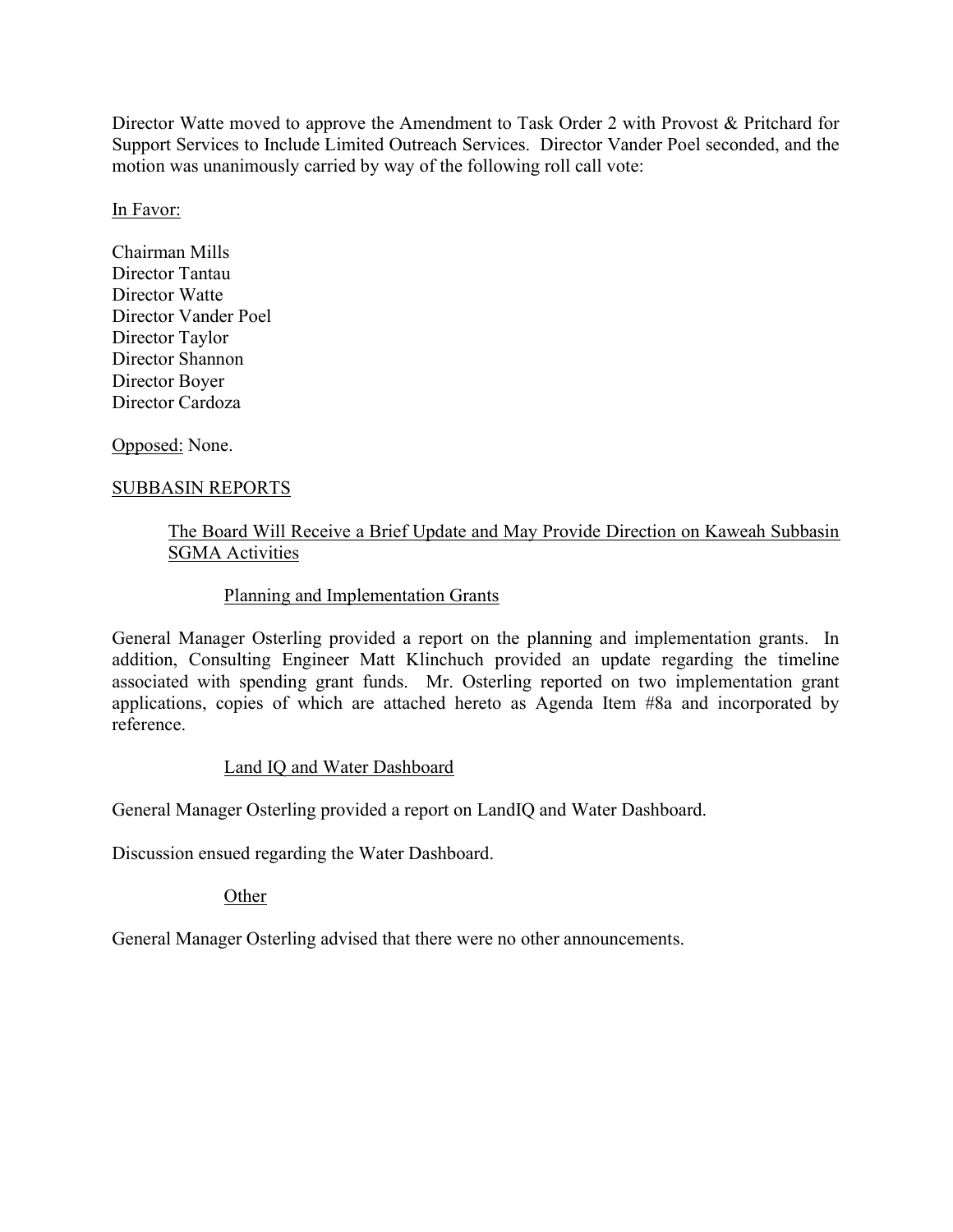# GSA REPORTS AND COMMITTEE DISCUSSION

# The Board Will Receive Brief Updates and May Provide Direction Related to Activities of Consultants, Staff and Committees

# Addressment of DWR's GSP Determination

General Manager Osterling provided a report on the consultation call on DWR's GSP determination. Mr. Osterling noted that there have been a couple of follow up meetings within the subbasin, and that many issues need to be addressed across the subbasin. Mr. Osterling reported that one such meeting was held last Friday.

# Communications and Outreach

General Manager Osterling reported that consultants have assisted in cleaning up the Agency's website. Mr. Osterling also noted that TID has recently done some coding with respect to Land IQ.

Discussion ensued regarding Land IQ reporting.

# Other Updates

General Manager Osterling advised that a TAC meeting is scheduled for this week. He also noted that the Stakeholders and Rural Committees are planning on meeting next week.

### NEXT MEETING DATE

The Next Meeting of the Board of Directors is Scheduled for Monday, April 11, 2022 at 1:00 p.m.

Chairman Mills announced the next meeting of the Groundwater Sustainability Agency will commence on Monday, April 11, 2022 at 1:00 p.m.

### CLOSED SESSION

# ANTICIPATED LITIGATION: [Government Code Section 54956.9 (d) (2)] Number of Potential Cases: One

The board of directors, did not convene to closed session pursuant to Government Code Section 54956.9(d)(2), regarding one potential item of anticipated litigation.

### CLOSED SESSION ITEM

# Report Action Taken in Closed Session Required by Government Code Section 54957.1

Chairman Mills advised that there were no matters to report from closed session.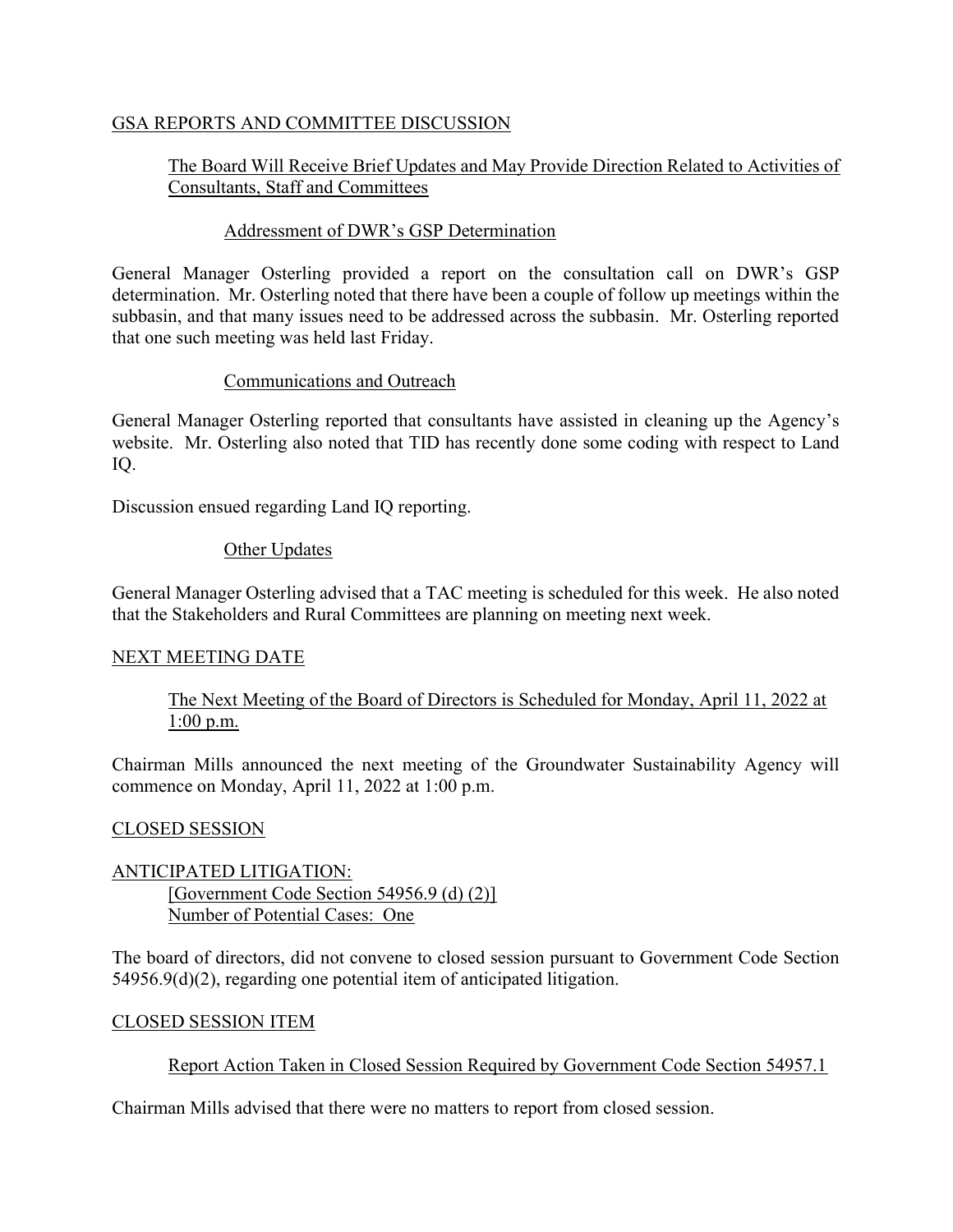# ADJOURNMENT

As there was no further business to come before the Board of Directors, the meeting was concluded.

Respectfully submitted,

Eric Osterling, Secretary

 $\mathcal{L}_\text{max}$  , where  $\mathcal{L}_\text{max}$  and  $\mathcal{L}_\text{max}$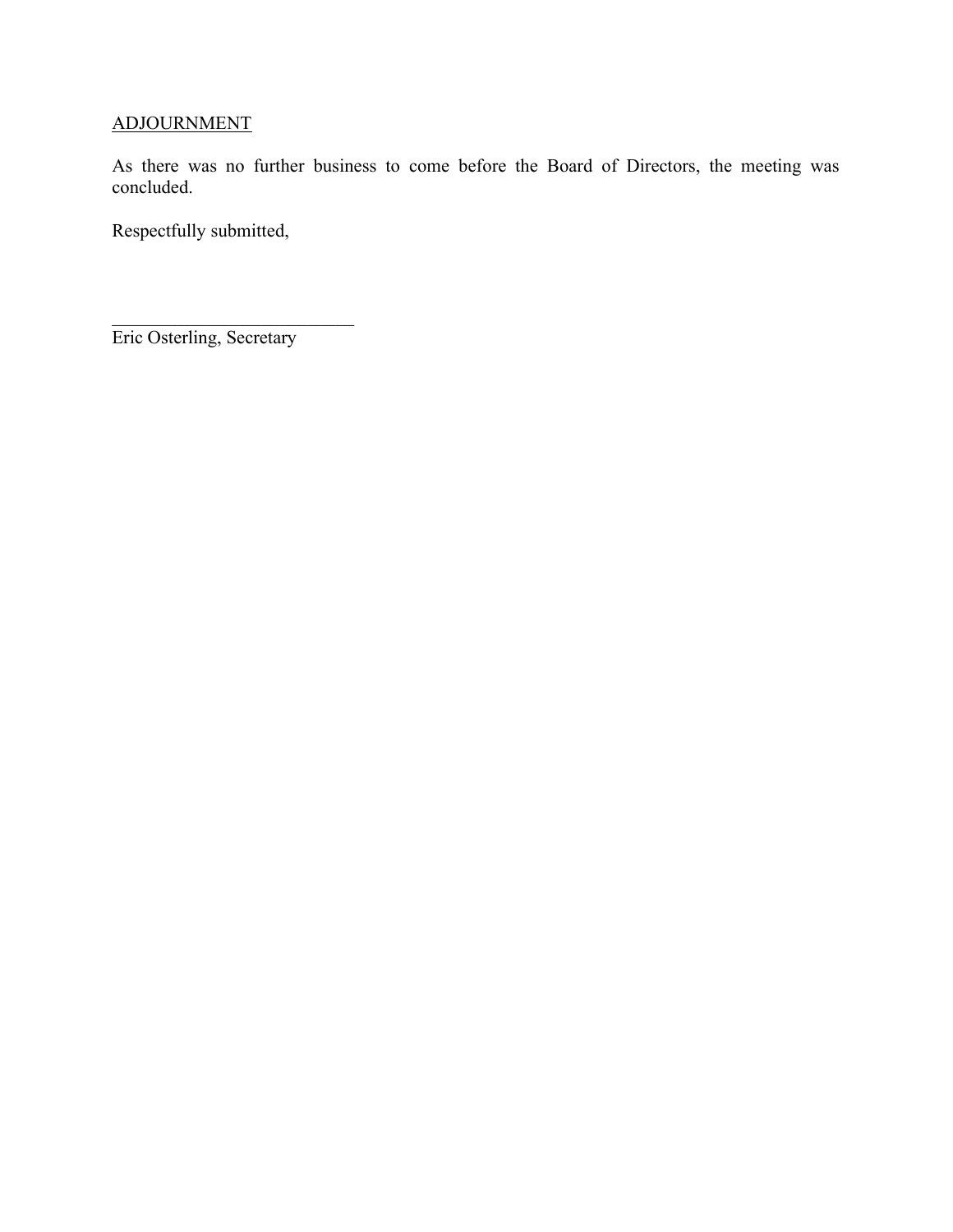

# MINUTES OF THE SPECIAL MEETING OF THE BOARD OF DIRECTORS HELD MAY 5, 2022

At approximately 1:00 p.m. May 5, 2022, at the office of the Kaweah Delta Water Conservation District ("District"), Chairman Don Mills of the Greater Kaweah GSA called to order a special meeting of the Board of Directors of the Greater Kaweah Groundwater Sustainability Agency Joint Powers Authority ("GKGSA"). Based on the declared State of Emergency and local health officials' social distancing recommendations due to COVID-19, the meeting was held in person and via remote meeting technology.

| Directors<br>Present: | Eric Shannon<br>Joe Cardoza, III<br>Paul Boyer<br>Pete Vander Poel<br>Ernie Taylor                                                                    | Don Mills<br><b>Brian Watte</b><br>Chris Tantau<br>Stephen Johnson                                                               |
|-----------------------|-------------------------------------------------------------------------------------------------------------------------------------------------------|----------------------------------------------------------------------------------------------------------------------------------|
| Directors<br>Absent:  | None                                                                                                                                                  |                                                                                                                                  |
| Also Present:         | Eric Osterling<br><b>Aubrey Mauritson</b><br><b>Blake Mauritson</b><br>Matt Klinchuch<br>Mark Larsen<br>Diane Zegarra<br>Shawn Corley<br>Jeff Ritchie | John Gailey<br>Geoff Vanden Hueval<br>Paul Greensman<br><b>Trelawney Bullis</b><br>Mike Hagman<br>Steven Piggott<br>Chris Hunter |

# ROLL CALL:

Chairman Mills conducted roll call as follows:

Director Tantau Director Watte Director Shannon Director Taylor Director Boyer Director Cardoza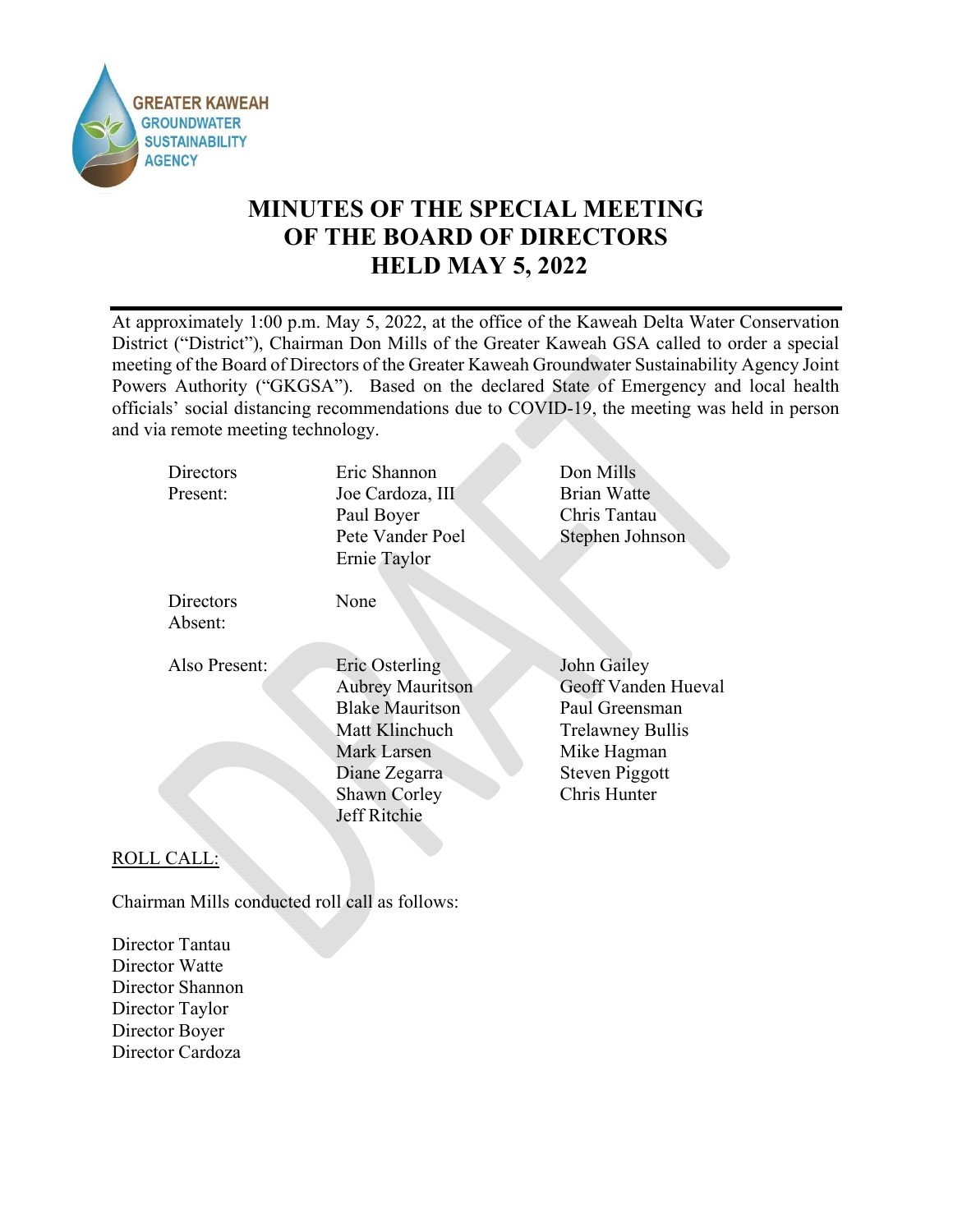### PUBLIC COMMENT

Chairman Mills opened the meeting for public comment. No public comment was presented.

### CLOSED SESSION

ANTICIPATED LITIGATION: [Government Code Section 54956.9 (d) (2)] Number of Potential Cases: Two

The board of directors, while in closed session pursuant to Government Code Section 54956.9(d)(2), met with General Counsel Aubrey Mauritson regarding two potential items of anticipated litigation.

### CLOSED SESSION ITEM

Report Action Taken in Closed Session Required by Government Code Section 54957.1

Chairman Mills advised that there were no matters to report from closed session.

### CORRESPONDENCE AND ANNOUNCEMENTS

### Recent Correspondence and General Announcements

General Manager Osterling announced that the Agency has received an award letter from DWR for an implementation grant.

### DISCUSSION OF GOVERNOR'S DROUGHT EXECUTIVE ORDER

### The Board Will Consider the Following and May Provide Direction to Staff

### Approval of GKGSA Groundwater Well Verification Form EO N-7-22

General Manager Osterling provide a report on GKGSA Groundwater Well Verification Form Executive Order N-7-22, a copy of which is attached hereto as Agenda Item #7a and incorporated by reference.

Director Cardoza moved to approve the GKGSA Groundwater Well Verification Form, along with the Landowner Agreement appended to the Form as Exhibit A thereto, as modified by the correction of one typographical error. Director Shannon seconded, and the motion was unanimously carried.

Discussion ensued regarding the process.

Public comment was received from Johnny Gailey.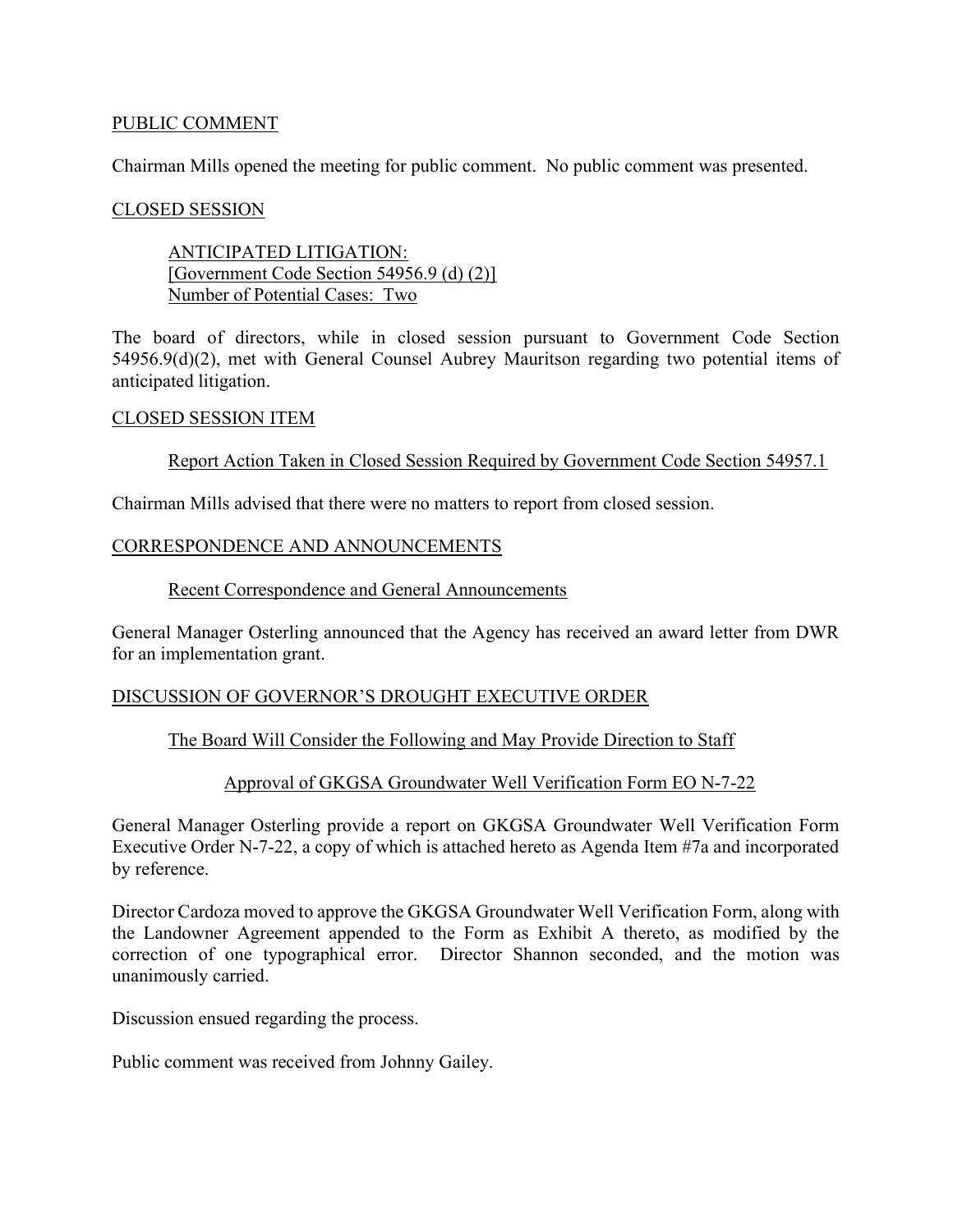# OTHER AGREEMENTS AND TASK ORDERS

The Board Will Consider the Following:

Authorize the General Manager to Work with Legal Counsel to Negotiate and Enter into Data Sharing Agreements with Kaweah ILRP Coalition and Kings River Water Quality Coalition

General Manager Osterling provide a report.

Discussion ensued.

Director Shannon moved to approve the data sharing agreements with Kaweah ILRP Coalition and Kings River Water Quality Coalition, such authorization being subject to the final review and approval of the Agency's legal counsel and general manager. Director Watte seconded, and the motion was unanimously carried.

# DRAFT RULES AND REGULATIONS WORK SESSION

Discuss New Written Comments Received and Consider Providing Direction on the Further Development of the GKGSA Draft Rules and Regulations Under the Public Comment Period

General Manager Osterling provided a report on the new written comments received to date. Copies of the comments are attached hereto as Agenda Item #9a and incorporated by reference. Mr. Osterling advised that current activity includes review of the pumping cap and the current evaluation of a technical memorandum on allocations.

Discussion ensued regarding comments received to date.

Public comment was received from Johnny Gailey.

### SUBBASIN REPORTS

The Board Will Receive a Brief Update and May Provide Direction on Kaweah Subbasin SGMA Activities

# Planning and Implementation Grants

General Manager Osterling provided a report on the planning and implementation grants. A grant has been submitted to the Department of Conservation, where we are seeking to do our own version of RCIS. The grant will be awarded the week of May 16, 2022.

# Land IQ and Water Dashboard

General Manager Osterling provided a report on LandIQ and Water Dashboard. Work continues to share Land IQ data with landowners.